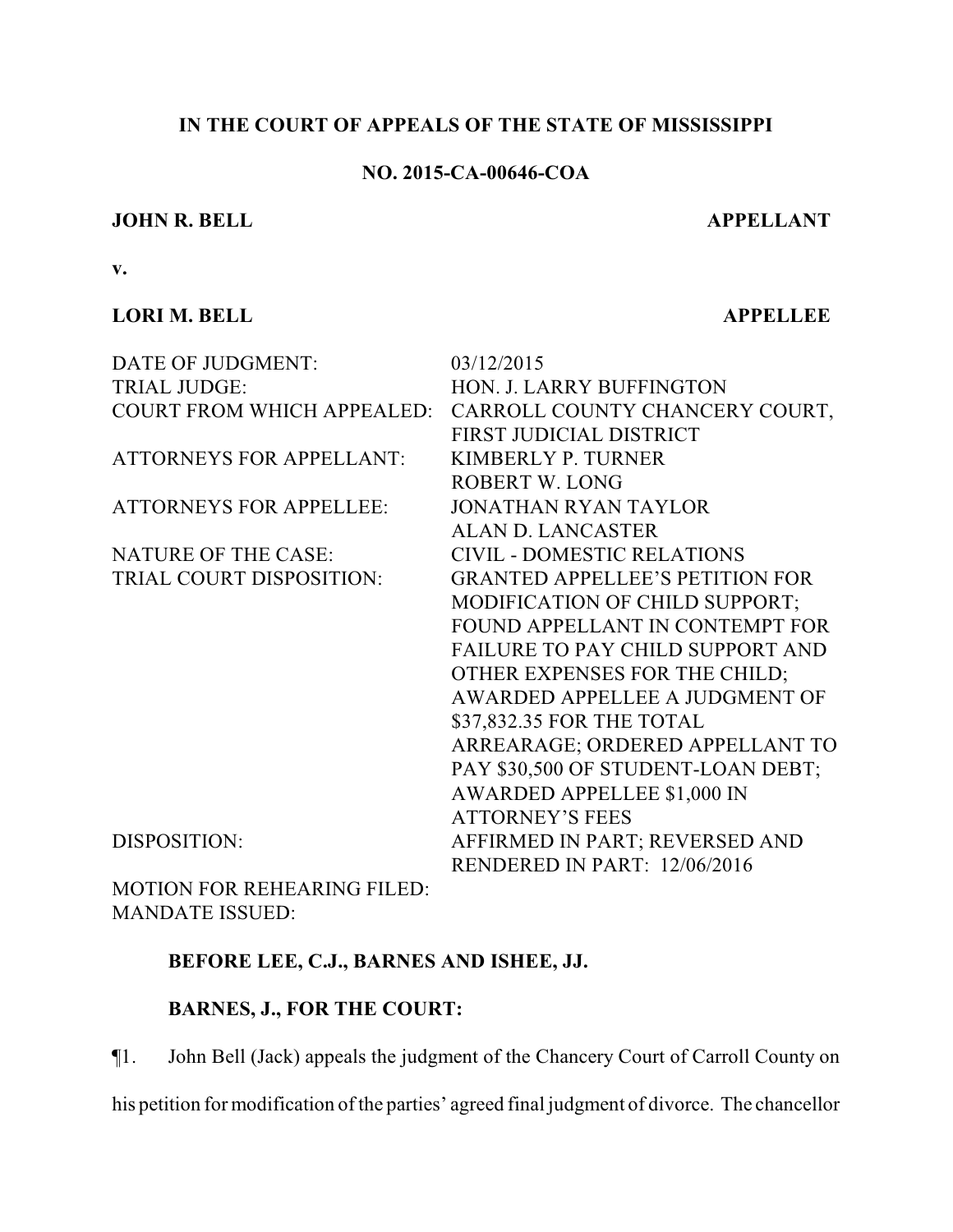found a material change in circumstances regarding Jack's earnings since the entry of the judgment of divorce; therefore, the chancellor reduced Jack's child support. However, because Jack had agreed to pay private-school tuition for the parties' minor daughter, Kinsley, and his ex-wife Lori Bell's student loans at the time of the divorce, the chancellor ruled Jack would still be required to pay the tuition and one-half of the student-loan debt. Jack appeals, claiming the trial court was in error for including private-school tuition within his child-support obligation. He also complains that the trial court should not have awarded Lori a lump-sumamount for student-loan indebtedness or \$1,000 in attorney's fees. Finding error only in the grant of attorney's fees, and a slight miscalculation in the student-loan indebtedness, we affirm in part and reverse and render in part.

# **STATEMENT OF FACTS AND PROCEDURAL HISTORY**

¶2. In March 2010, the chancery court entered Lori and Jack's agreed final judgment of divorce based on irreconcilable differences. They had been married since November 1999. A daughter, Kinsley, was born of the marriage in July 2000, and she was fifteen years old at the time of this appeal. Lori and Jack signed a custody, support, and property-settlement agreement at the time of divorce.<sup>1</sup> Jack agreed to pay \$1,700 per month as child support, not subject to reduction as long as Lori was making payments on approximately \$130,000 in

<sup>&</sup>lt;sup>1</sup> In the divorce proceedings, Lori, a licensed and practicing attorney in Mississippi, was represented by counsel; Jack represented himself under the impression that Lori "would handle the matter." On the petition for modification, both parties were represented by counsel.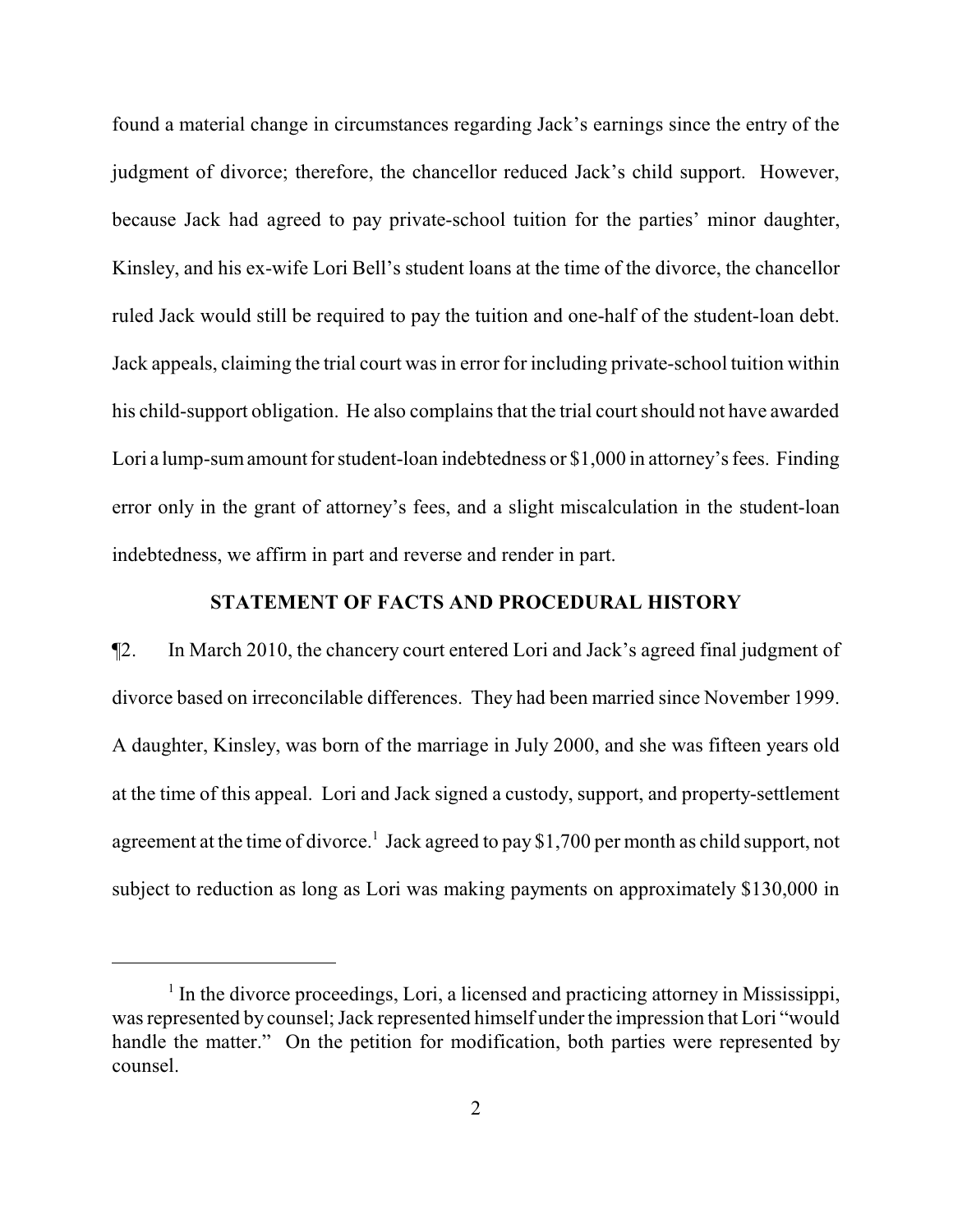student loans the couple had amassed. Jack also agreed to maintain Kinsley's health insurance, pay all health-related expenses not covered by insurance, fully fund the Mississippi Prepaid Affordable College Tuition (MPACT) program to provide for Kinsley's college education, and pay for one-half the cost of her extracurricular activities. The agreement stated that Lori would pay the \$130,000 in student-loan debt, which was in her name, even though the funds were used by both parties for their college education, in return for Jack's paying \$1,700 in child support, which was over the statutory guidelines percentage. At the time of the divorce, Jack was employed as a mechanical engineer at Greenwood Utility, reporting an adjusted gross monthly income of \$3,077. Lori was an attorney who reported an adjusted gross monthly income of \$2,515.66.

¶3. Jack was laid off from his Greenwood Utilities employment shortly following the divorce. After a short time at another utility company, Jack began working at his mother's general country store. However, the store closed in April 2011 and was sold. In June, Jack moved to Daphne, Alabama, to seek employment and be closer to his then-girlfriend and now-wife, Julie. Because Jack was unemployed, he began paying only \$625 per month in child support to Lori instead of \$1,700. 2

¶4. In May 2012, Jack filed a petition for modification of the final judgment of divorce. Due to his inability to find stable employment, Jack sought a reduction in child support from

 $2$  In July 2011, Jack paid Lori approximately \$25,000 in back support after the sale of his mother's store.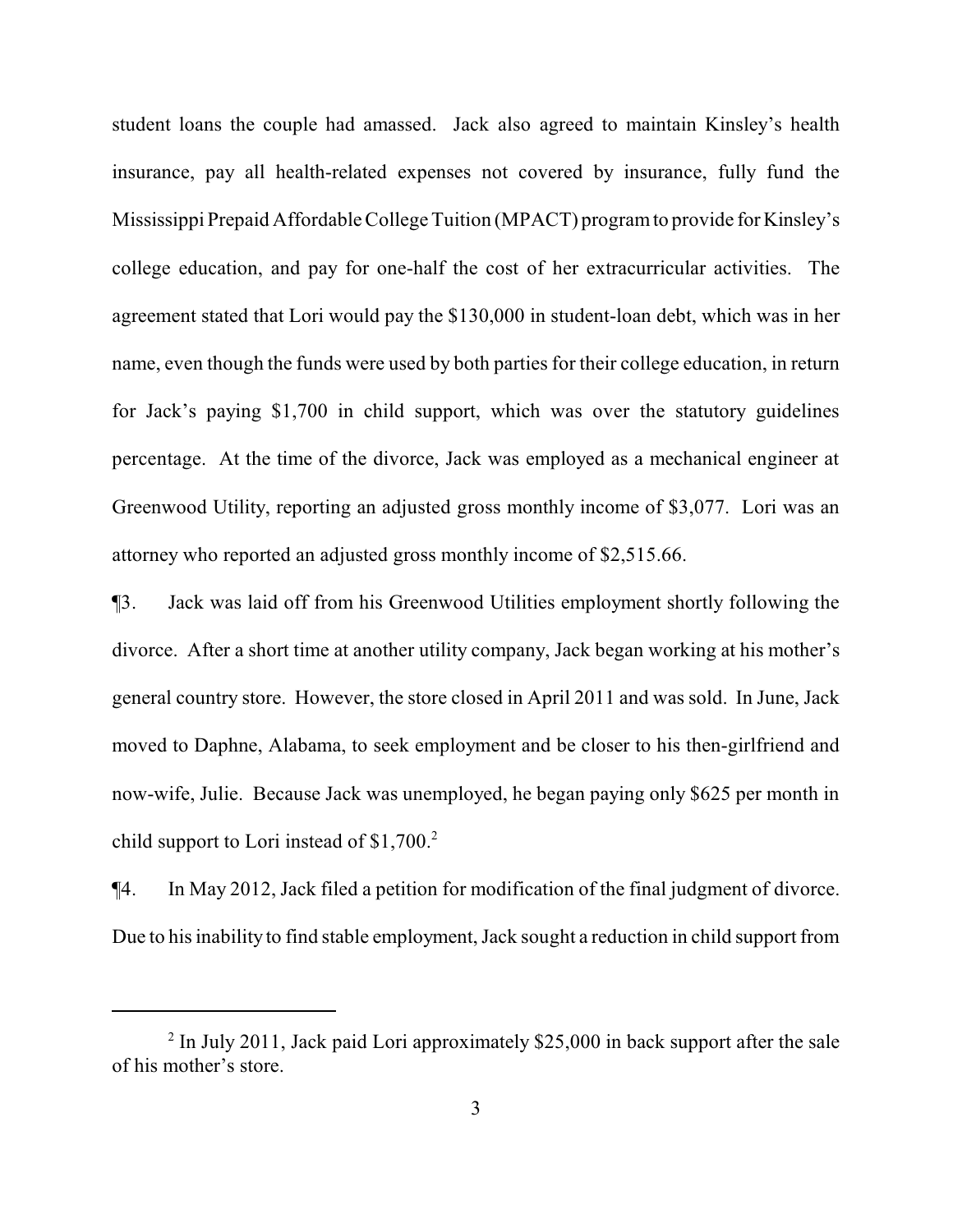\$1,700 to \$625 per month, inclusive of all after-school care, health-insurance premiums, and extracurricular activities, as well as modification of his obligation to pay all of Kinsley's medical expenses, and his funding of MPACT, among other matters. Lori answered and counterclaimed for contempt of court due to Jack's failure to maintain health insurance for Kinsley, fully fund MPACT, and pay all child support, medical expenses, after-school care, and extracurricular activities as agreed upon in the final judgment.

¶5. In April 2014, a hearing was held on Jack's petition and Lori's counterclaim. <sup>3</sup> At this time, Jack's adjusted gross monthly income was \$2,575.35. The chancellor held Jack in contempt for the following arrearage: child support in the amount of \$34,775, extracurricular activities of \$2,592.23, uncovered medical expenses of \$465.12, and failing to fund MPACT or provide health insurance, resulting in a judgment against him of \$37,832.35. The chancellor ordered Jack to pay a lump sum of \$3,297.48 by June 2014, with the remaining balance of the arrearage to be paid at the rate of \$135 per month. Jack was also ordered to fund the least expensive MPACT fund presently available for Kinsley's college-tuition expenses, and to pay \$1,000 to Lori's attorney as partial reimbursement for her attorney's fees. Additionally, the chancellor amended the prior judgment of divorce. The chancellor found a material change in circumstances arising from Jack's earnings since the entry of divorce; therefore, Jack's child-support obligation was reduced to \$865 per

<sup>&</sup>lt;sup>3</sup> Two chancellors recused themselves from the matter; so a special judge was appointed.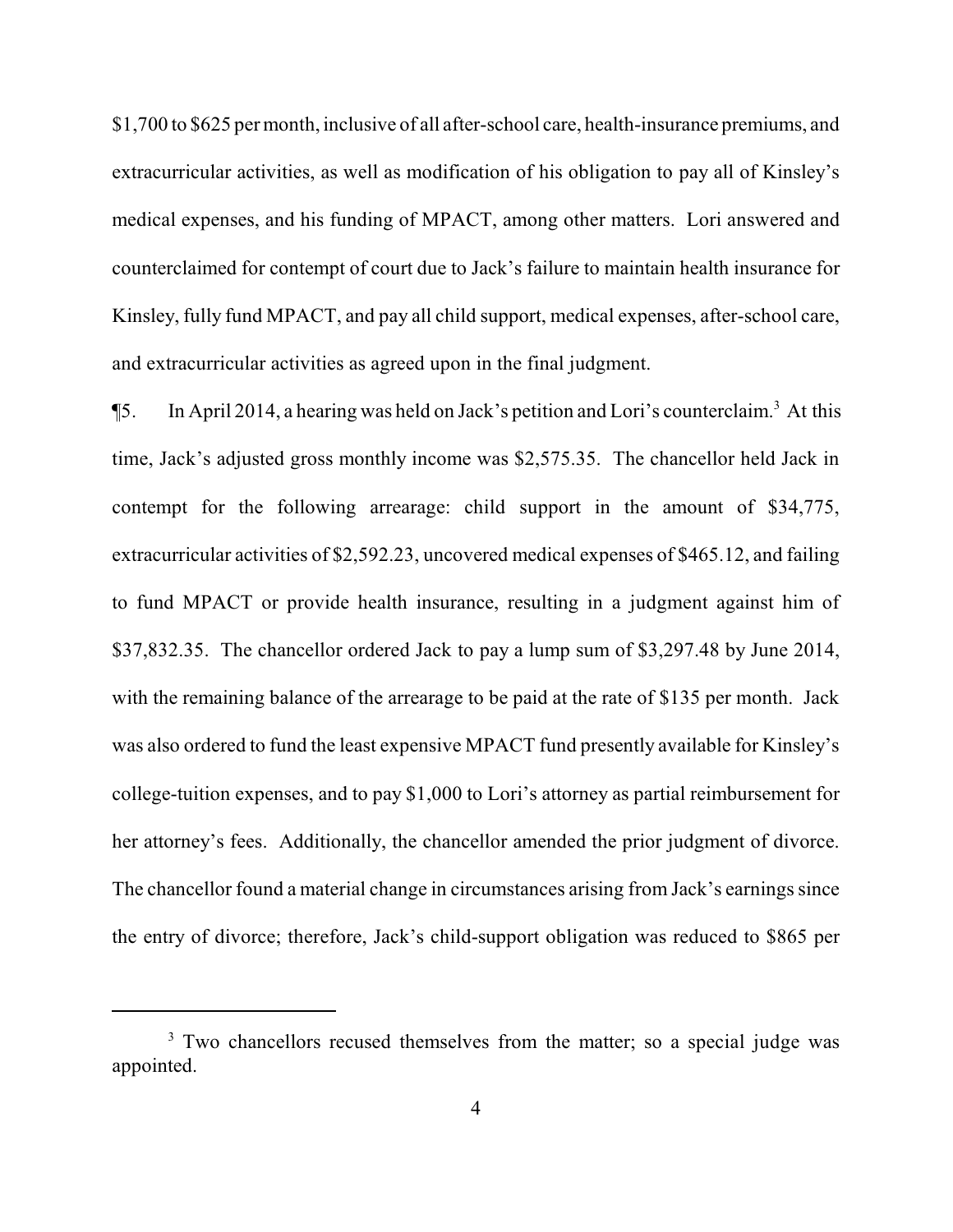month. <sup>4</sup> This figure constituted \$365 per month in child support based on Jack's current salary, and \$500 a month for tuition to Pillow Academy in Greenwood, Mississippi, where Kinsley had been attending private school. The chancellor explained that the \$500 was a deviation from the guidelines due to Jack's original agreement to pay private-school tuition. Jack was also ordered to continue to maintain health insurance for Kinsley, but he was only responsible for one-half of her uncovered medical expenses. He was also to pay one-half of her dance expenses at Pillow Academy, but no other extracurricular activities, and he was no longer responsible for one-half of Kinsley's after-school-care expenses. Visitation rights were slightly modified for convenience of the parties, since Lori lived in Coila, Mississippi, and Jack had moved to Daphne, Alabama. Finally, Jack was ordered to pay \$30,500 of Lori's student-loan debt before April 2015, or incur 4% interest on the remaining balance.<sup>5</sup> Jack timely appealed, raising three issues regarding his payment of the private-school tuition, student-loan debt, and attorney's fees.

## **STANDARD OF REVIEW**

¶6. This Court "will not disturb the findings of a chancellor when supported by

<sup>&</sup>lt;sup>4</sup> The chancellor noted the \$865 per month for child support plus the \$135 per month for the student-loan repayment would total \$1,000 per month in payments for Jack, down from \$1,700 per month.

 $5$  The chancellor arrived at the figure of \$30,500 by taking \$135,000 in total student loans, which were all in Lori's name, subtracting \$74,000 which Lori testified was strictly her debt, leaving \$61,000 used for living expenses and thus attributable to both parties; the chancellor then divided that figure in half. While the original divorce decree lists \$130,000 in student-loan debt, Jack does not cite this difference as error.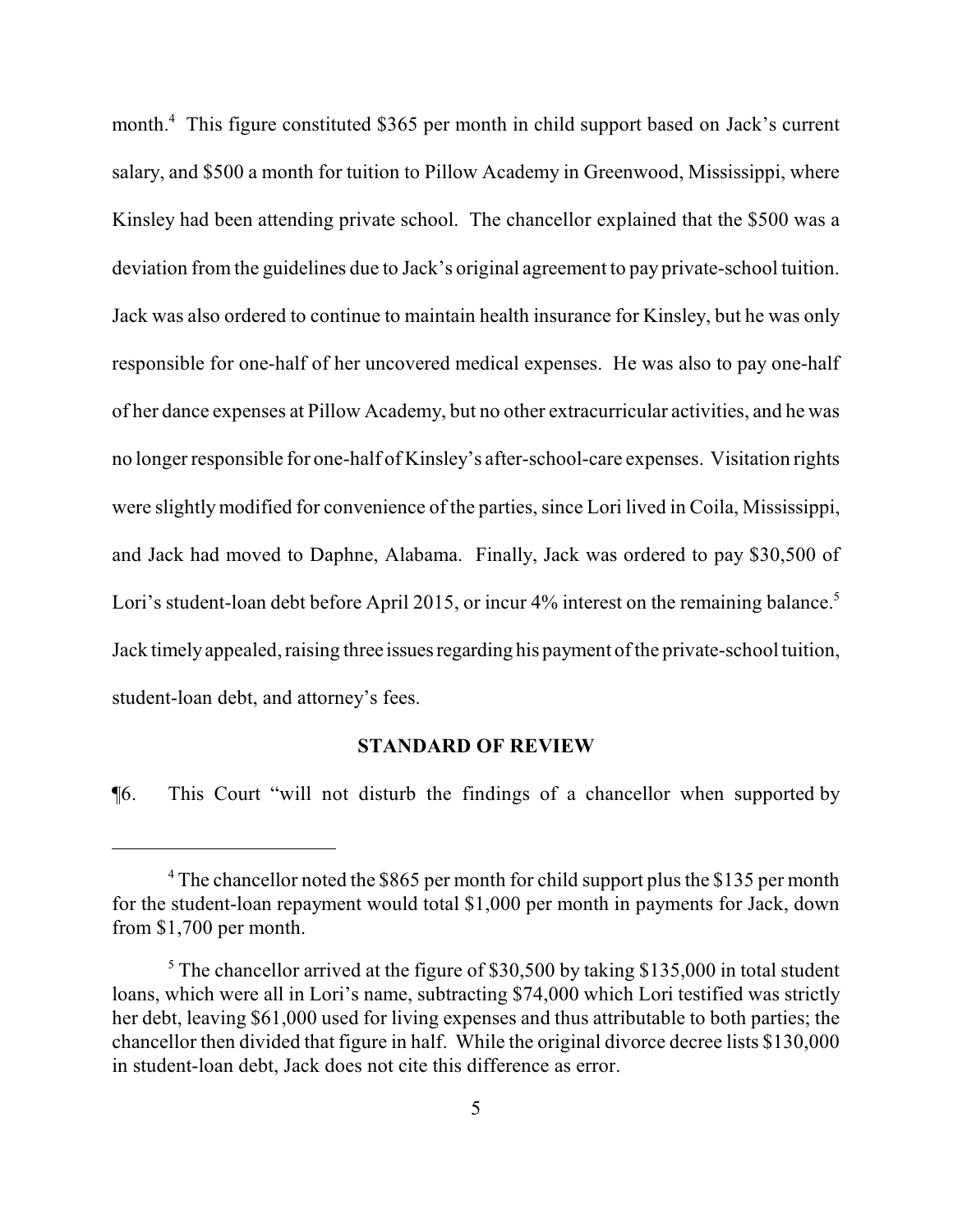substantial evidence unless the chancellor abused his discretion, was manifestly wrong, clearly erroneous, or an erroneous legal standard was applied." *Sanderson v. Sanderson*, 824 So. 2d 623, 625-26 (¶8) (Miss. 2002) (citation omitted). Chancellors are given broad discretion in the area of modification of child support. *Morris v. Stacey*, 641 So. 2d 1194, 1196 (Miss. 1994). "[T]he process of weighing evidence and arriving at an award of child support is essentially an exercise in fact-finding," which restricts this Court's review significantly. *Clausel v. Clausel*, 714 So. 2d 265, 266-67 (¶6) (Miss. 1998) (quoting *Gillespie v. Gillespie*, 594 So. 2d 620, 622 (Miss. 1992)).

### **ANALYSIS**

#### **1. Child Support**

¶7. Jack argues that the chancellor erred when downwardly modifying his child support by deviating from the statutory guidelines and including private-school tuition within the obligation without making a specific finding to support it. Therefore, he claims the chancellor's imposition of tuition should be reversed.

¶8. Under the applicable Mississippi statute, a noncustodial parent of one child should pay 14% of his or her adjusted gross income for child support.<sup>6</sup> Miss. Code Ann. § 43-19-101(3)(b) (Rev. 2015). A rebuttable presumption of "justness or appropriateness of an award or modification of child support" based upon the guidelines is established, but it "may

<sup>&</sup>lt;sup>6</sup> Adjusted gross income is defined as the amount remaining after deductions for federal, state, and local taxes, social security, retirement, and disability contributions. Miss. Code Ann. § 43-19-101(3) (Rev. 2015).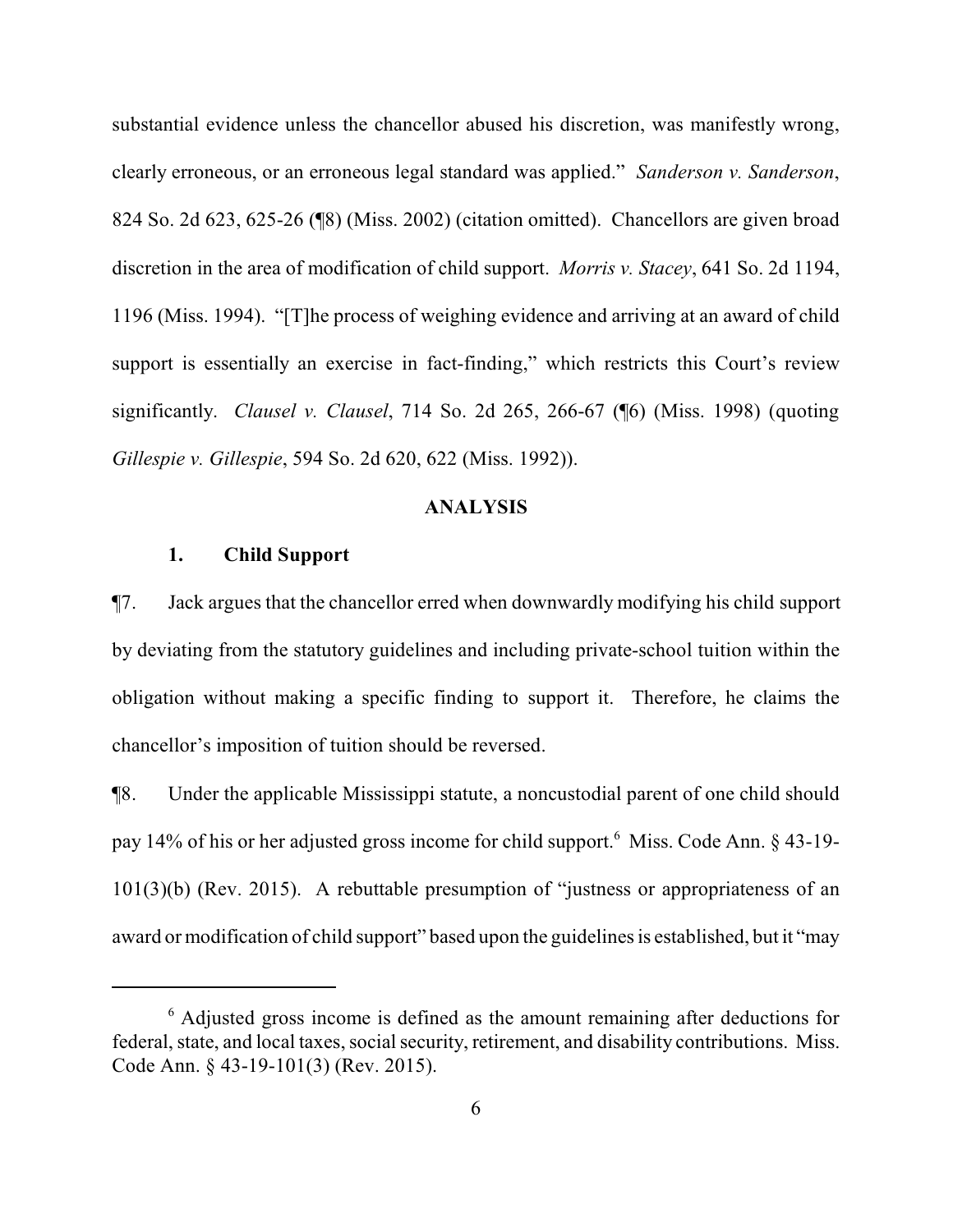be overcome by a judicial or administrative body . . . making a written finding or specific finding on the record" that the guidelines are inappropriate in a particular case. Miss. Code Ann. § 43-19-103 (Rev. 2015). Child-support obligations "can be modified when there is a finding of a material change in circumstances [that] was not foreseeable at the time of the judgment of divorce." *Short v. Short*, 131 So. 3d 1149, 1152 (¶8) (Miss. 2014).

¶9. Jack complains that the \$500 per month in private-school tuition made his childsupport obligation greater than 33.5% of his adjusted gross income, and with all supportrelated costs for Kinsley, his obligation was over 51% of his adjusted gross income. Moreover, he claims the finding by the chancellor at the modification hearing regarding the statutory deviation was insufficient. We disagree.

¶10. The chancellor found a material change in circumstance and granted Jack's request for a downward modification in child support and other financial obligations. Jack's payment decreased from \$1,700 per month to \$1,000 per month – both figures including consideration for student-loan debt as well as child support.<sup>7</sup> The child-support figure of \$865 constituted \$365 in statutory child support (14% of his adjusted gross income of \$2,575.35)<sup>8</sup> and \$500 for private-school tuition at Pillow Academy – the cost of tuition for one month.

 $7$  These figures represent 55% and 39% of Jack's adjusted gross income, respectively.

<sup>&</sup>lt;sup>8</sup> Jack reported an adjusted gross income of \$2,575.35 on his current Rule 8.05 form, which is approximately \$500 less than was reported on his original Rule 8.05 form. *See* UCCR 8.05.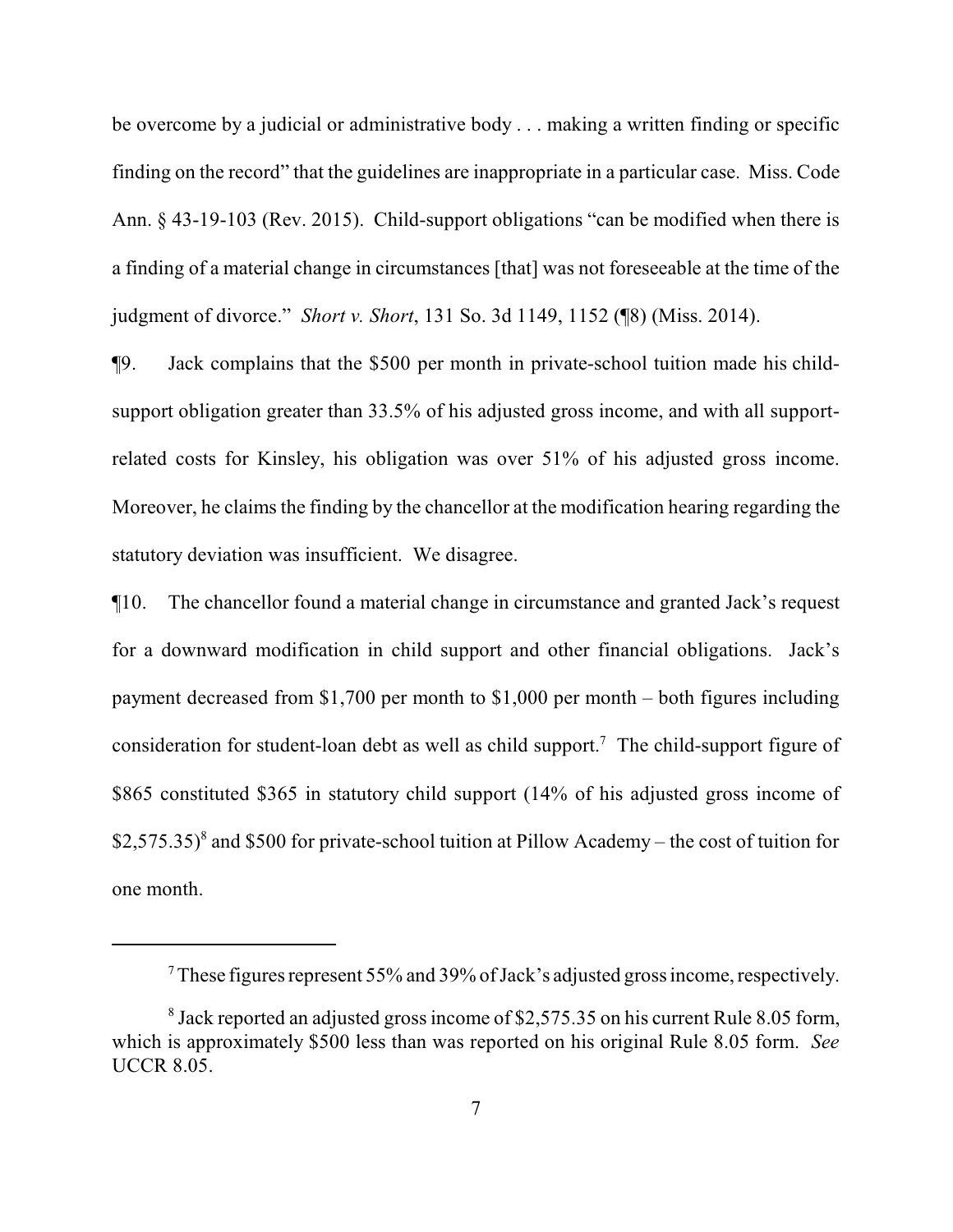¶11. There was no specific explanation in the agreement itself regarding what comprised the \$1,700, but the parties explained their original and current intentions at the modification hearing. The original custody, support, and property-settlement agreement, signed by both parties, stated:

As child support, Husband . . . shall pay \$1,700 per month, as child support, following the entry of divorce which he shall pay . . . thereafter until the child attains the age of twenty-one years, marries or becomes emancipated, whichever occurs first. This child support shall not be subject to reduction as long as Wife is paying on the \$130,000 student loan referred to hereinafter.

Another provision in the agreement that related to how the parties arrived at the child-

support figure was related to the student-loan debts:

Wife shall pay the following debts: all debts in her name alone including the \$130,000 student loan. It is agreed that this student loan was used by both Husband and Wife for their college educations, and that Wife is agreeing to be responsible for paying all of it in consideration of Husband paying her the child support set out in paragraph 3 above.

At the modification hearing during examination by Lori's counsel, Jack responded affirmatively that the two of them agreed to all of the terms and provisions of the agreement, waited sixty days, and were granted a divorce, and that Jack agreed to pay \$1,700 per month in child support under the agreement. Jack further stated during questioning that they came up with the \$1,700 figure "because of her student loans and everything else." He admitted Pillow Academy tuition was also factored into the figure, which was approximately \$450 to \$500 per month at the time. Jack stated Kinsley had gone to Pillow Academy since "day one," or six years at that time, and he wanted her to continue attending the school.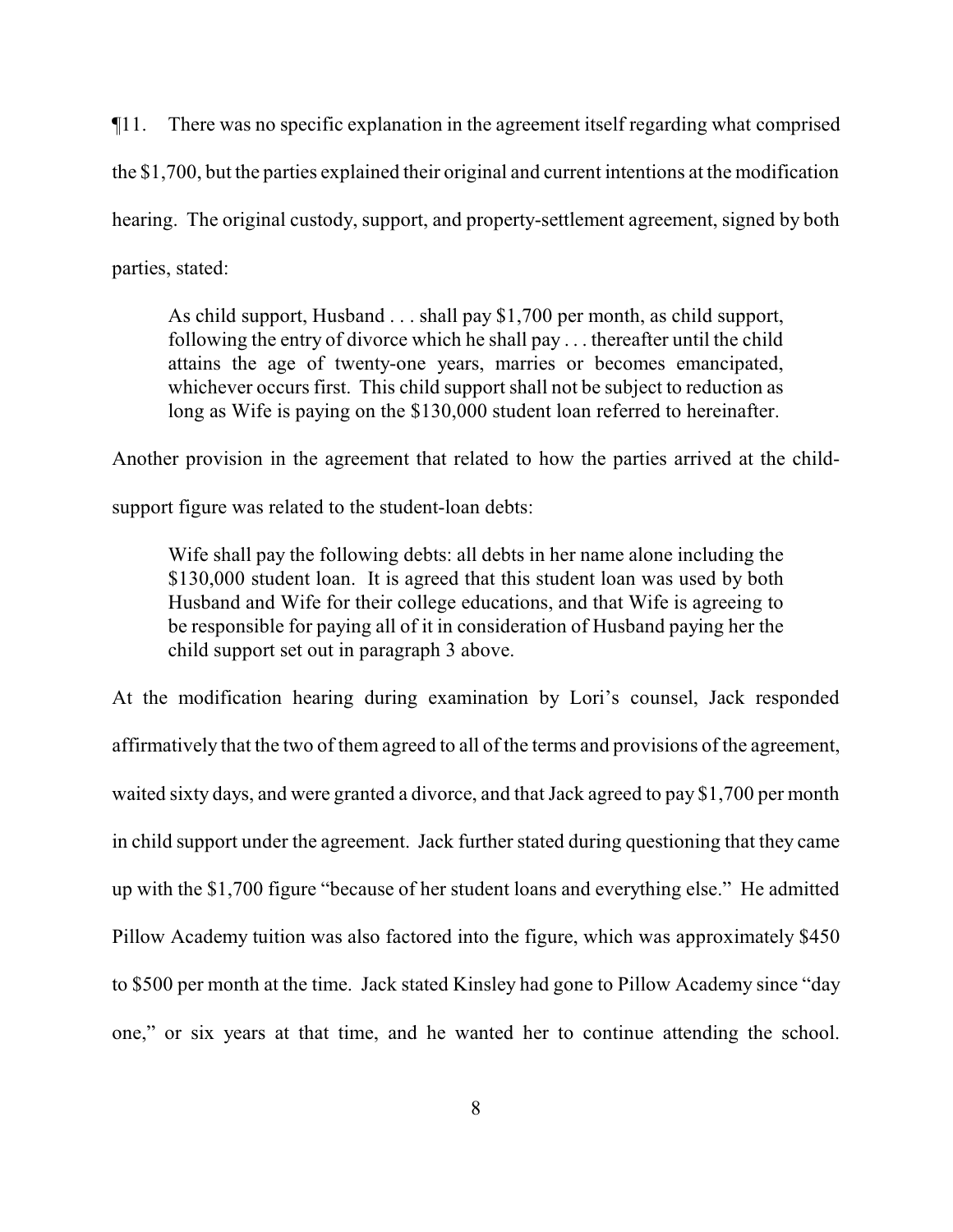Regarding the student loans, Jack admitted the \$130,000 was "more than just a student loan"; it included some of their joint living expenses while Lori received her law degree from the University of Tulsa. Jack affirmed that he told the chancellor during the divorce proceedings that he could comply with all of the obligations of the agreement, including the \$1,700 in child support.

¶12. As Lori points out, chancellors are not required to make specific findings of fact supporting upward deviations in child support when the parties have previously, knowingly, and willfully obligated themselves to pay more than the guidelines require, such as through a valid agreement. *See Stigler v. Stigler*, 48 So. 3d 547, 555 (¶29) (Miss. Ct. App. 2010). In divorce agreements, "parties may in fact agree of their own volition to do more than the law requires of them. Where such a valid agreement is made, it may be enforced just as any other contract." *Id.* at 551 (¶9) (quoting *Rogers v. Rogers*, 919 So. 2d 184, 189 (¶19) (Miss. Ct. App. 2005)). Unlike *Stigler*, however, here the modification was not upward, and as Jack states, the parties did not agree to the terms of the modification. *Stigler* did not involve a child-support modification, but the initial agreement. Lori also cites to *Short*, 131 So. 3d at 1152 (¶10), where the supreme court denied downwardly modifying the husband's childsupport obligation and enforced the original agreement because, while the obligation was "indeed high, [the husband] freely consented" to provide more support than the statutory guidelines recommended.

¶13. Jack cites to *Southerland v. Southerland*, 816 So. 2d 1004, 1006 (¶9) (Miss. 2002)*,*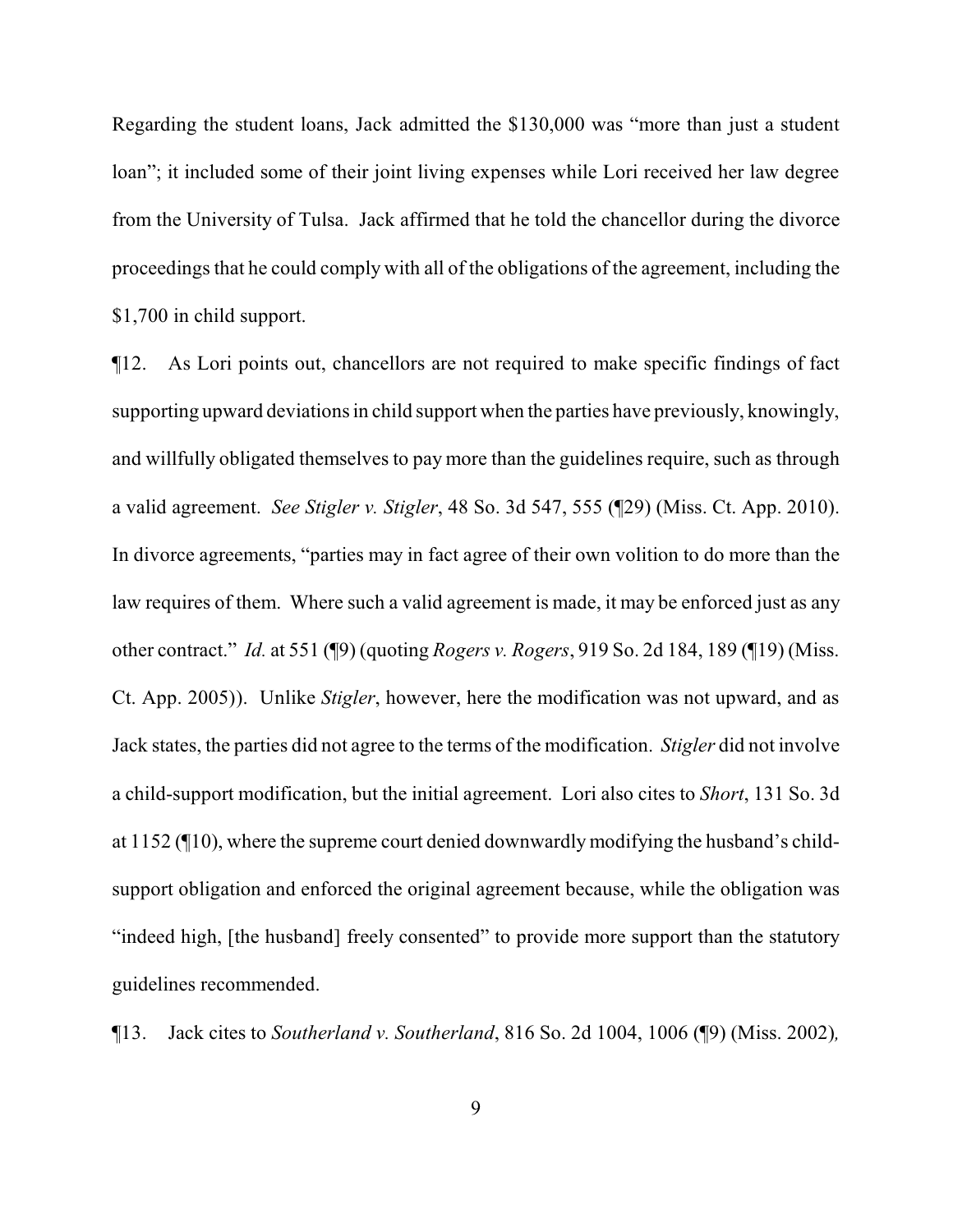*Moses v. Moses*, 879 So. 2d 1043, 1048 (¶14) (Miss. Ct. App. 2004), and *Kilgore v. Fuller*, 741 So. 2d 351, 354 (¶11) (Miss. Ct. App. 1999), for the proposition that private-school tuition is an ordinary expense to be included in the statutory amount of child support, and not to be calculated separately or in addition to the support award. Further, if an award exceeds the presumptive amount of the guidelines, the chancellor must make a specific finding as to why it is just or appropriate. However, neither *Southerland* nor *Moses* involved a modification award, and *Kilgore* was an increase in child support, not a decrease. ¶14. While all of the authority cited by the parties is somewhat distinguishable, we find the chancellor made a sufficient finding at the modification hearing that Jack must continue to pay private-school tuition. The finding was based upon Jack and Lori's detailed testimony that Jack wanted Kinsley to continue her education at Pillow Academy, where she had been for six years. We do not agree with Jack that the sole basis of the chancellor's ruling was the prior agreement. The chancellor took into account what the parties had agreed to before, as well as the way they had raised and educated the child since the divorce. The chancellor was able both to downwardlymodify Jack's child support nearly by half, and provide for private-school tuition within the obligation. We find no error with the modification.

¶15. The chancellor provided a sufficient explanation to deviate from the statutory guidelines of child support and include private-school tuition. This issue is without merit.

### **2. Student-Loan Debt**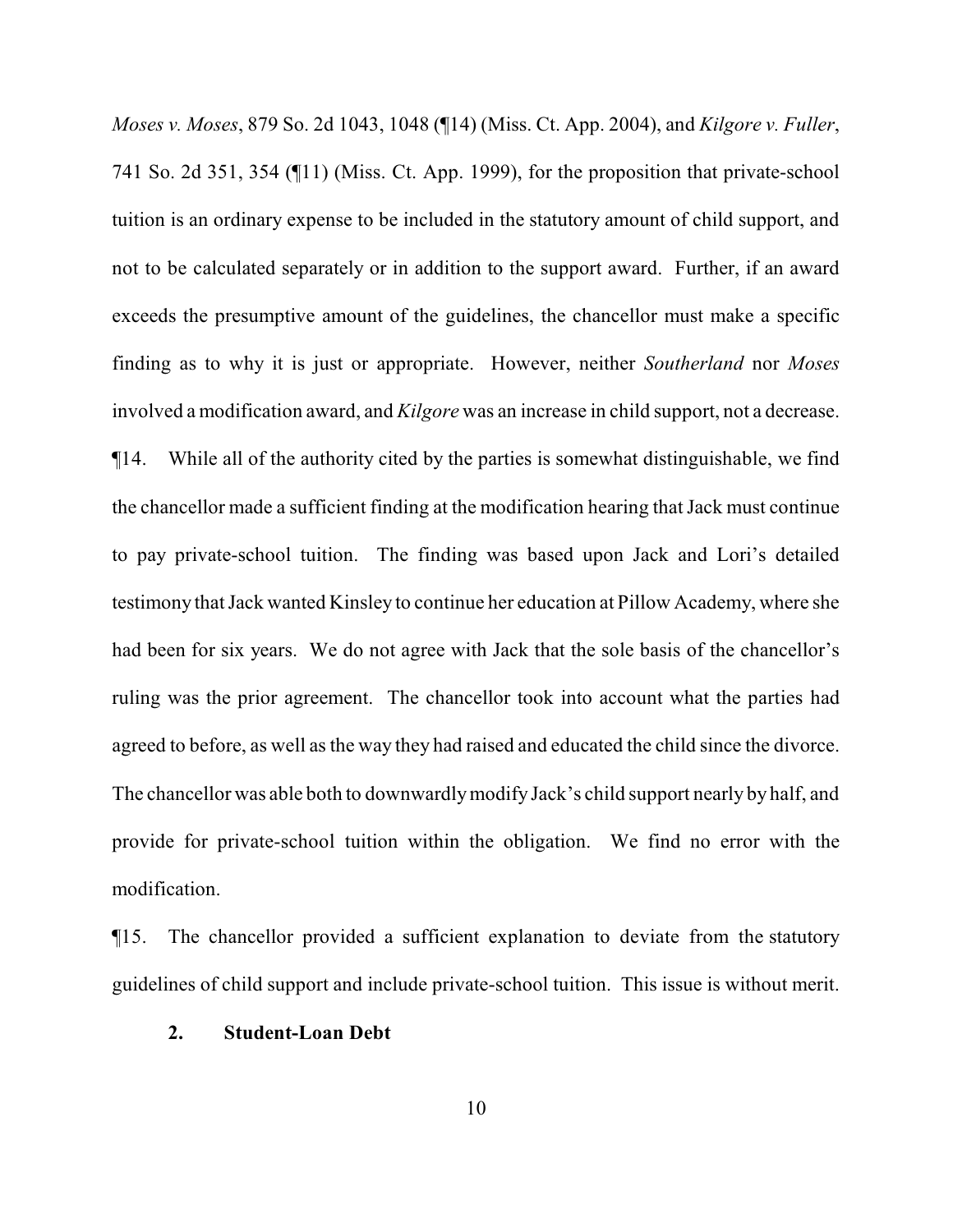¶16. Jack claims that the trial court erred in awarding Lori a lump sum of \$30,500, representing student-loan debt. The chancellor took \$135,000 in total student-loan debt mentioned in the divorce decree and subtracted \$74,000, which Lori admitted was her lawschool tuition and book expenses for three years. The remaining \$61,000 was student loans attributable to both of their living expenses; therefore, the chancellor took one-half of that figure and granted a judgment to Lori of \$30,500. As previously noted, the original divorce decree lists \$130,000 as the amount of debt rather than \$135,000.

¶17. Jack does not raise this as error but argues that there were several other miscalculations related to the student-loan judgment. He claims Lori actually attended law school for four years, not three, and thus her total indebtedness was not \$74,000 but \$96,000 (\$21,000 in tuition each year and \$12,000 in books for four years). Jack argues \$130,000 less \$96,000 is \$34,000, and one-half of this figure is \$17,000, so that should be the maximum portion of indebtedness he is responsible for, not \$30,500.

¶18. Jack also contends the inclusion of approximately \$500 within the original childsupport amount of \$1,700 was only to benefit Lori, so she could repay her student loans. Jack claims this, as well as the provision in the original decree that did not allow Jack to reduce his child-support obligation as long as Lori was paying on the \$130,000 in student loans, constituted overreaching by Lori when the original agreement was made in 2010.

¶19. "Parties are allowed broad latitude in making decisions regarding property settlement agreements in divorce proceedings, and absent overreaching or fraud, the agreements will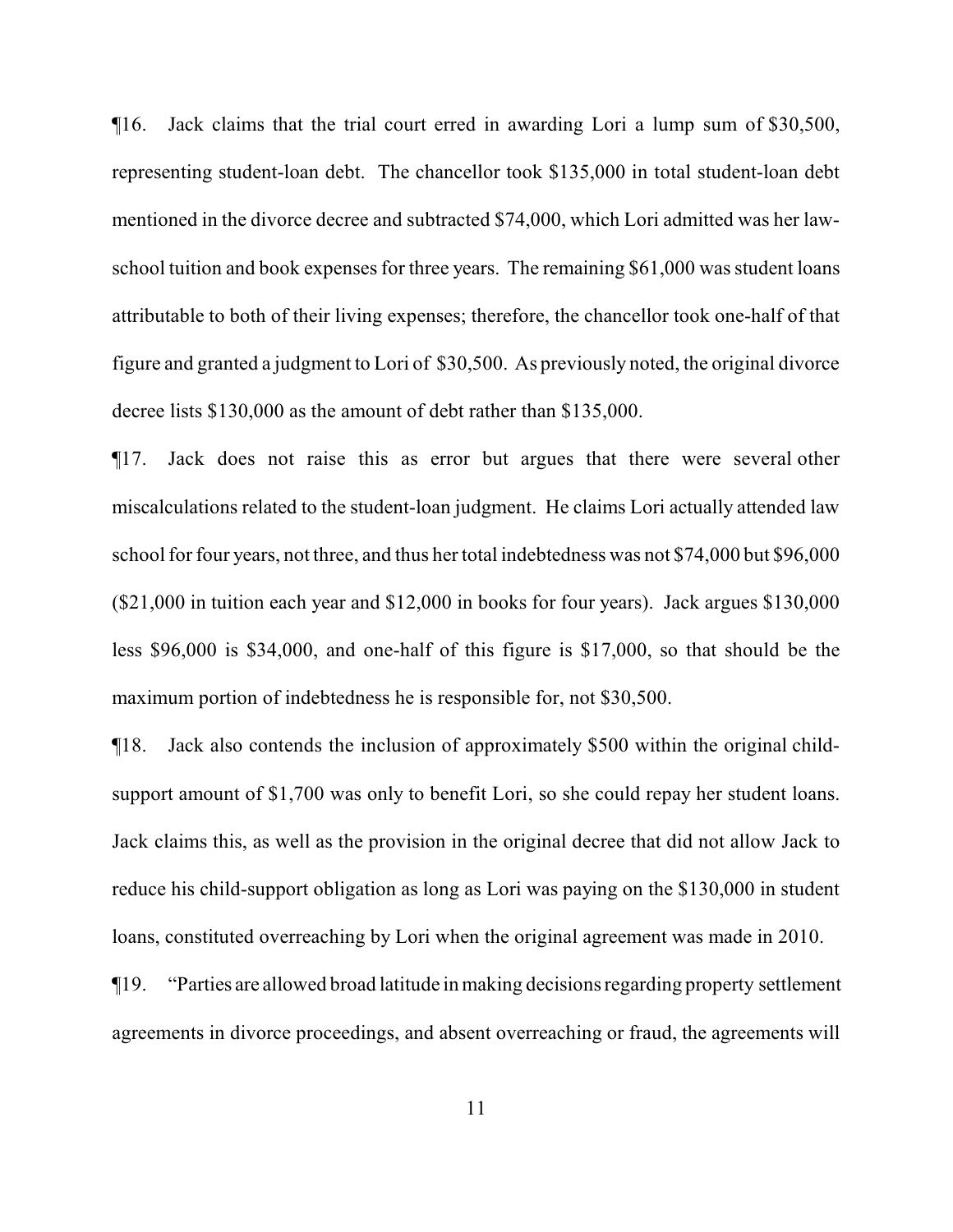be enforced." *Price v. Price*, 5 So. 3d 1151, 1155 (¶9) (Miss. Ct. App. 2009) (citing *Speed v. Speed*, 757 So. 2d 221, 224-25 (¶8) (Miss. 2000)). "Overreaching occurs when an agreement: (1) 'is so one-sided and unfair that it could never be considered adequate and sufficient,' and (2) 'resulted from an inequality of bargaining power or other circumstances such that there was no meaningful choice on the part of the disadvantaged party.'" *Id.* (quoting *In re Dissolution of the Marriage of De St. Germain*, 977 So. 2d 412, 419 (¶21) (Miss. Ct. App. 2008)).

¶20. Jack's arguments on overreaching relate to the original divorce agreement,when Jack chose not to be represented by counsel and never contested the provision related to student loans until this appeal. Lori testified that it "was [their] understanding" when they made the original agreement that Jack could "pay [himself] out of the student loans and figure regular child support and expenses for Kinsley." Instead, Jack wanted to pay \$1,700 per month to Lori, with the provision that this figure could not be reduced until Lori paid off the student loans, for which she was solely responsible.<sup>9</sup> Lori explained she structured the agreement in this manner because the loans were in her name and she did not want to default if Jack did not pay her. Additionally, contrary to Jack's statement, Lori testified that while she was in a four-year program, she only attended law school for three years, with a total cost of \$74,000, making Jack's calculations on appeal incorrect.

 $9\,\text{We also cannot say, as Jack does, that because the chancellor modified the $1,700\,$ figure, he made a finding of overreaching by Lori. Neither the testimony nor the evidence pointed to this allegation.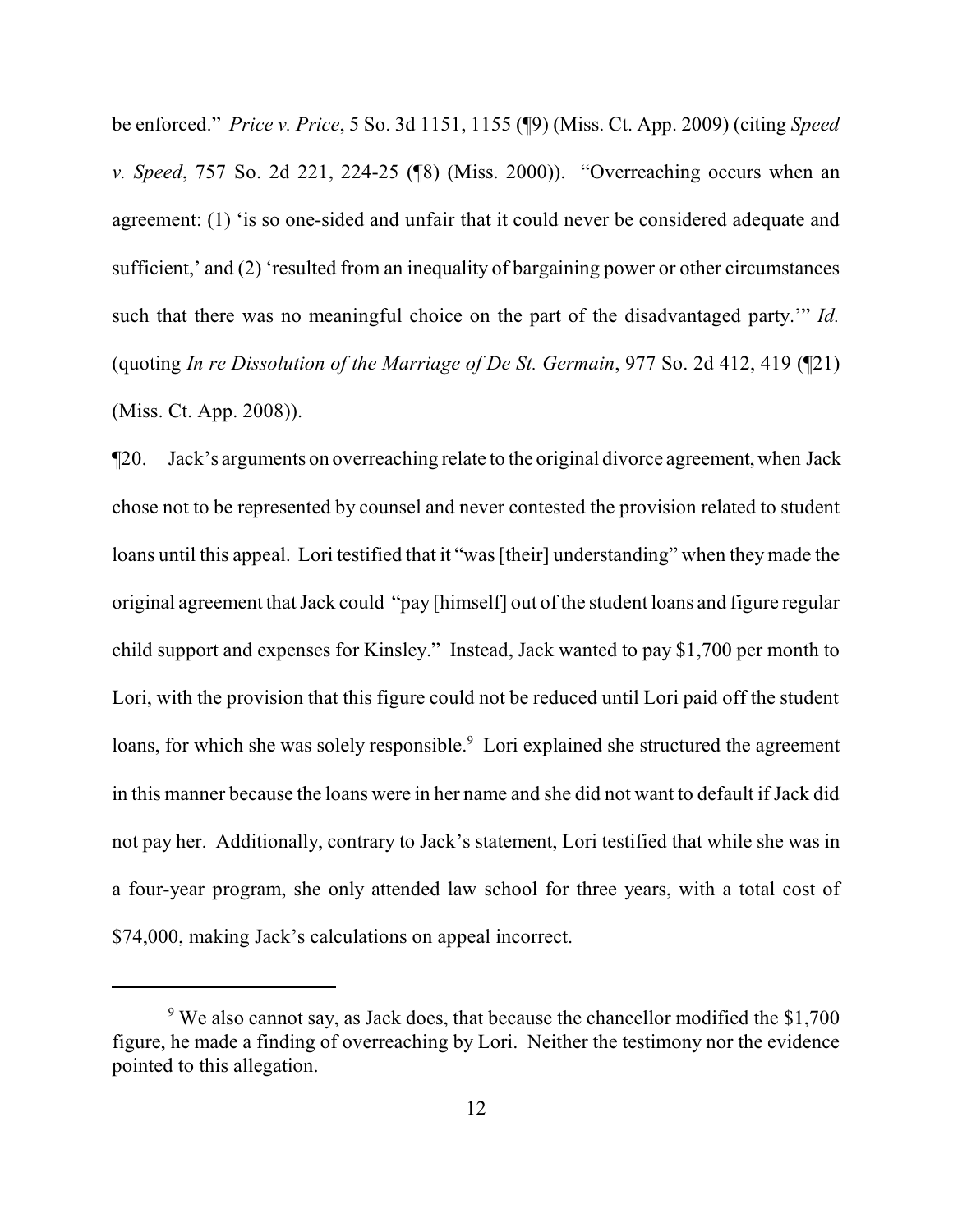¶21. The only error we find is the chancellor's attributing \$30,500 as Jack's share of the student-loan debt for joint living expenses, based upon his improper substitution of \$135,000 for \$130,000 in total student-loan debt. Due to the chancellor's miscalculation of the original amount of debt, we reverse and render judgment for Lori in the amount of \$28,000 for Jack's share of the student-loan debt.

#### **3. Attorney's Fees**

¶22. Jack argues that the \$1,000 award in attorney's fees to Lori was improper because there was no finding of willful contempt. We agree. While an award of attorney's fees is proper in a contempt case and "largely entrusted to the sound discretion of the chancellor," the court "must first consider whether a party willfully violated the court's order." *Price*, 5 So. 3d at 1158 (¶19) (citations omitted). Here, there was no finding that Jack willfully violated the court's order. In fact, the chancellor specifically stated that while Jack was in contempt of court, he was not in willful contempt. The evidence presented at the hearing supports this finding. Jack could not pay his financial obligations due to his employment issues, and when he did obtain extra money due to the sale of his mother's general store, he paid Lori the \$25,000 in arrearage. While Lori cites testimony from the modification hearing to support her claim that Jack was in willful contempt, we do not find it sufficient to overturn the chancellor's finding that Jack's contempt was not willful. Accordingly, we reverse and render the \$1,000 award of attorney's fees to Lori.

# ¶23. **THE JUDGMENT OF THE CIRCUIT COURT OF CARROLL COUNTY, FIRST JUDICIAL DISTRICT, IS AFFIRMED IN PART AND REVERSED AND**